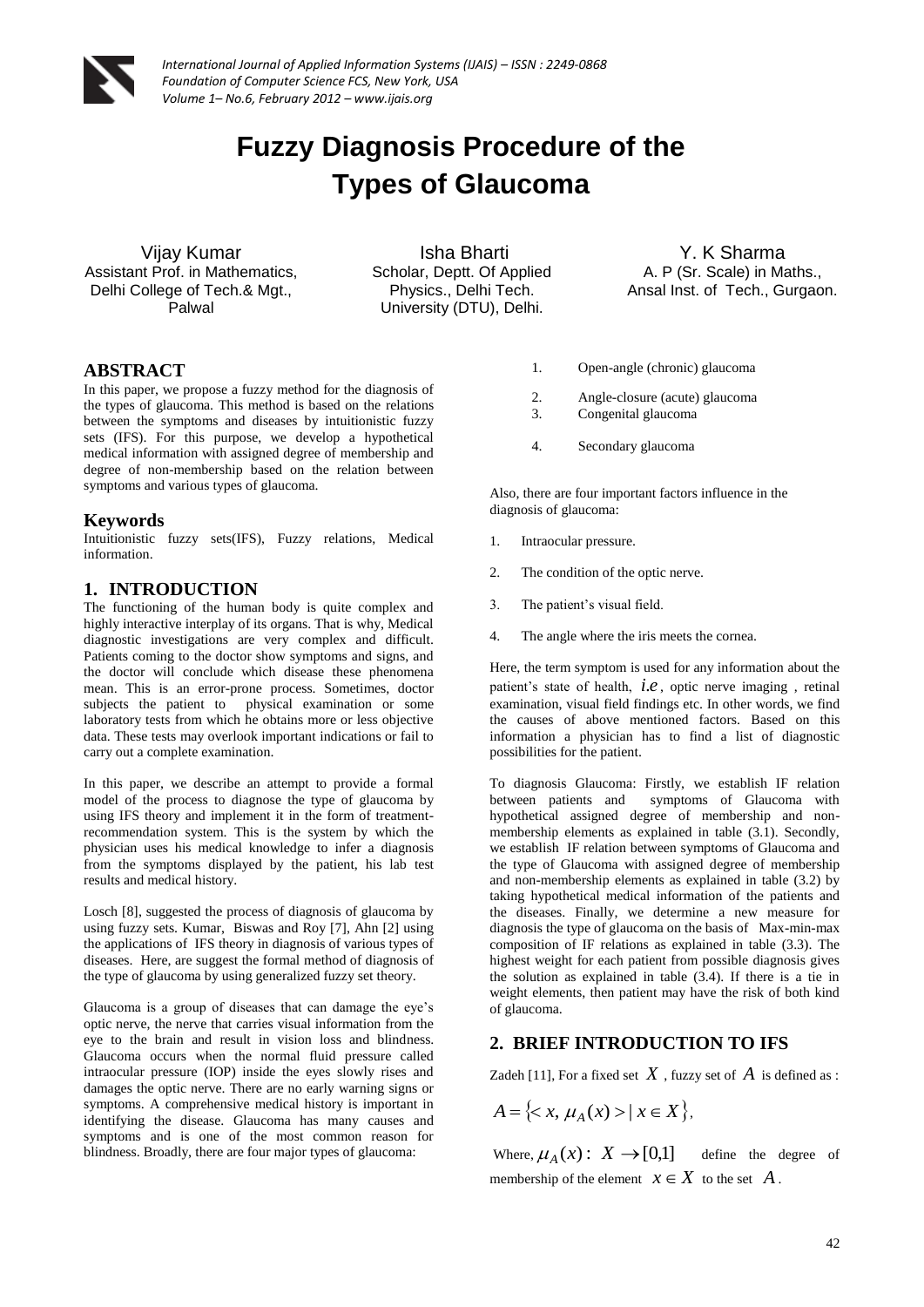

*International Journal of Applied Information Systems (IJAIS) – ISSN : 2249-0868 Foundation of Computer Science FCS, New York, USA Volume 1– No.6, February 2012 – www.ijais.org*

Atanassov [4, 5], For a fixed set  $X$ , an IFS of  $A$  is defined as :

$$
A = \{ \langle x, \mu_A(x), \nu_A(x) \rangle \mid x \in X \},
$$

where  $\mu_A(x)$ :  $X \to [0,1]$  and  $\nu_A(x)$ :  $X \to [0,1]$ define the degree of membership and degree of nonmembership of the element  $x \in X$  to the set  $A$ .

For every  $x \in X$ ,  $0 \le \mu_A(x) + \nu_A(x) \le 1$  and the amount  $\pi_A(x) = 1 - \mu_A(x) - \nu_A(x)$  is called the intuitionistic index or hesitation index, which may require to membership value, non-membership value or both.

It is noted that Fuzzy sets are intuitionistic fuzzy sets(IFS) but converse is not necessarily true.

Further, Let  $A$  be an IFS of the set  $X$  and let  $R$  be an IF relation from  $X \to Y$ , then

Max-min-max composition  $B$  [Biswas, [6]] of IFS  $X$  with the IF relation  $R(X \to Y)$  is defined as  $B = R \circ A$ with membership and non-membership function defined as:

$$
\mu_B(y) = \max_{x \in X} \{ \min \left[ \mu_A(x), \mu_R(x, y) \right] \}
$$
\n(2.1)

$$
v_B(y) = \min_{x \in X} \{ \max [v_A(x), v_R(x, y)] \}
$$
\n(2.2)

Adlassnig [1], Ahn[2, 3] elaborated medical knowledge as fuzzy relation between symptoms and disease. Let  ${S} = \{ s_1, s_2, \dots \dots \dots \dots \dots s_m \};$ 

$$
D = \{ d_1, d_2, \dots, d_n \};
$$

 ${P} = \{ p_1, p_2, \dots, p_q \}$ ; be the finite set of symptoms, type of diseases and patients respectively.

According to Adlassnig [1] , two fuzzy relations(FR), *Q* and *R* are defined as:

$$
Q = \left\{ \langle (p,s), \mu_Q(p,s), \nu_Q(p,s) \rangle | (p,s) \in P \times S \right\}
$$
\n(2.3)

$$
R = \{<(s,d), \mu_R(s,d), \nu_R(s,d) > | (s,d) \in S \times D \}
$$
  
(2.4)

Where  $\mu_Q(p,s)$  indicate the degree to which the symptom *S* appears in patient *p* and  $V_Q(p,s)$  indicate the degree to which the symptom  $S$  does not appears in patient *p* .

Similarly,  $\mu_R(s, d)$  indicate the degree to which the

symptom *S* confirm the disease  $d$  and  $V_R(s, d)$  indicate the degree to which the symptom *s* does not confirms the disease *d* .

The composition  $T$  of IFRs  $R$  and  $Q(T = R \circ Q)$ describe the state of patient  $p_i$  in terms of the diagnosis of Glaucoma from  $P$  *to*  $D$  given by membership and nonmembership as :

$$
\mu_T(p_i, d) = \max_{s \in S} \{ \min \left[ \mu_Q(p_i, s), \mu_R(s, d) \right] \}
$$
\n(2.5) and

$$
v_T(p_i, d) = \min_{s \in S} \{ \max [v_Q(p_i, s), v_R(s, d)] \},
$$
  
(2.6)  $\forall p_i \in P \text{ and } d \in D.$ 

We can estimate the type of glaucoma to patients by using the information obtained from the table (3.1) and (3.2) of given hypothetical medical information. This information play a significant role in diagnosis when many types of glaucoma are presented in patients.

From  $Q$  and  $R$ , one may compute new measure of IFR *T* for which, in general, the diagnostic labels of patient *p* for any type of disease *d* such that the following is to be satisfied:

(i) 
$$
S_T = \mu_T - \nu_T \cdot \pi_T
$$
 is greatest and (2.7)

(ii) The equality 
$$
T = R \circ Q
$$
 is retained.  
(2.8)

This new measure of  $T$  will translate the higher degrees of association and lower degree of non-association of symptoms as well as lower degrees of intuitionistic index to the diagnosis.

If there is almost equal values for different diagnosis in *T* is obtained, we consider the case for which intuitionistic index is least.

To see the application of the method, let us frame a hypothetical medical information of the patients:

### **3. MEDICAL INFORMATION**

Let  $P = \{ p_1, p_2, p_3, p_4 \}$  be the set of patients and  ${S} = \{s_1, s_2, s_3, s_4\}$  be the set of symptoms of glaucoma present in patients.

Suppose the IFR  $Q(P \to S)$  is given by (hypothetically):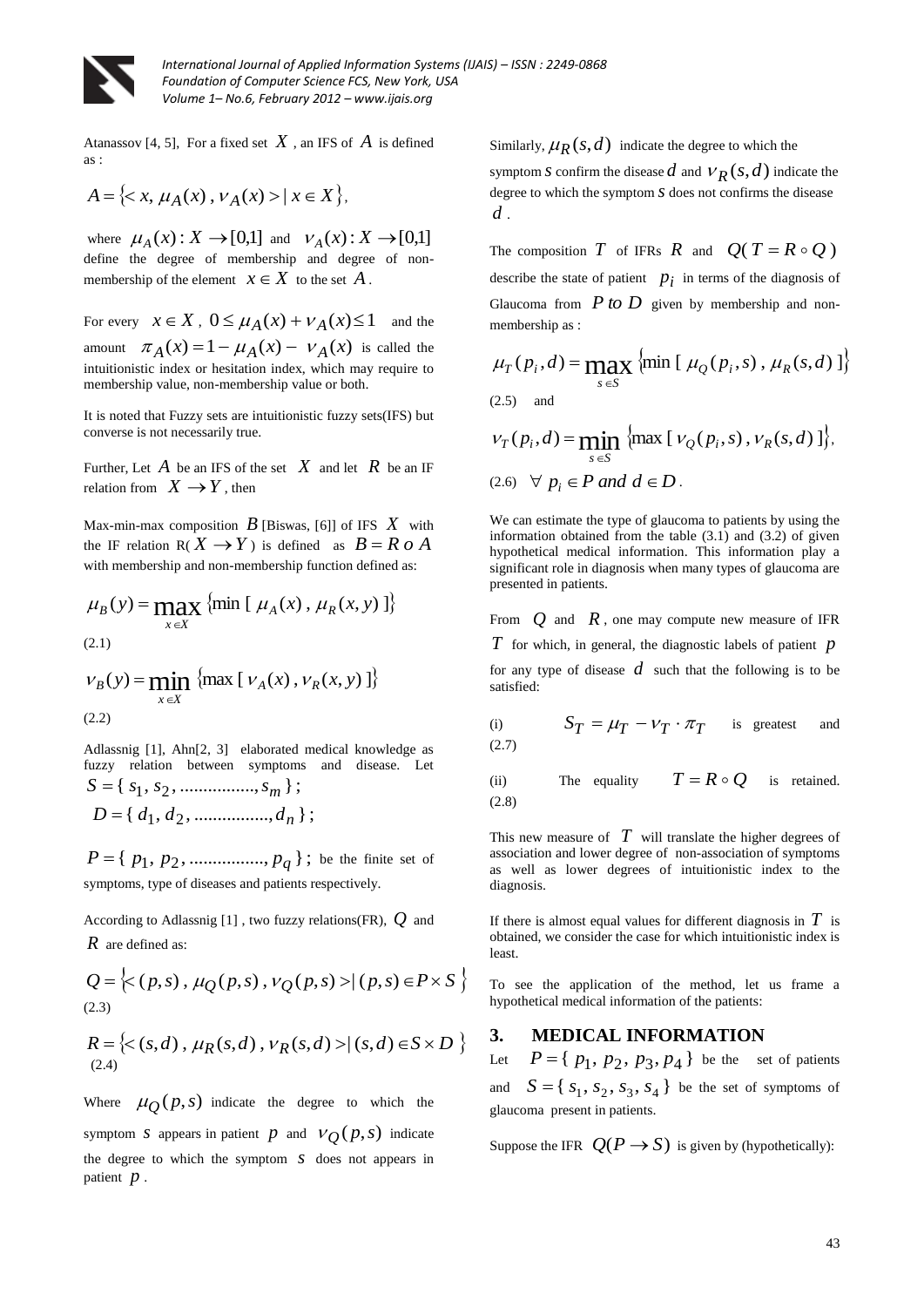

*International Journal of Applied Information Systems (IJAIS) – ISSN : 2249-0868 Foundation of Computer Science FCS, New York, USA Volume 1– No.6, February 2012 – www.ijais.org*

| $\varrho$ | $S_1$   |                  | $S_2$   |       |         | $S_3$             | $S_4$   |       |  |
|-----------|---------|------------------|---------|-------|---------|-------------------|---------|-------|--|
| Patient   | $\mu_Q$ | $v_Q$            | $\mu_Q$ | $v_Q$ | $\mu_Q$ | $v_{\mathcal{Q}}$ | $\mu_Q$ | $V_Q$ |  |
| $P_1$     | 0.8     | 0.1              | 0.6     | 0.1   | 0.2     | 0.8               | 0.6     | 0.1   |  |
| $P_2$     | 0.0     | $\overline{0.8}$ | 0.4     | 0.4   | 0.6     | 0.1               | 0.1     | 0.7   |  |
| $P_3$     | 0.8     | 0.1              | 0.8     | 0.1   | 0.0     | 0.6               | 0.2     | 0.7   |  |
| $P_4$     | 0.6     | 0.1              | 0.5     | 0.4   | 0.3     | 0.4               | 0.7     | 0.2   |  |

|  |  |  |  |  | Suppose the IFR $R(S \to D)$ is given by (hypothetically): |
|--|--|--|--|--|------------------------------------------------------------|
|--|--|--|--|--|------------------------------------------------------------|

|                  | $\mathcal{Q}$  |                                                                                                         | $S_1$            |                    | $S_2$              |           | $S_3$            |           | $S_4$     | $\boldsymbol{T}$ |         | (charonic)                | $(\textit{acute})$                |                               |         | open angl Angle clost Congenital Seco                                                                                                                                                                                                                                                                                                                                                                                                    |                |
|------------------|----------------|---------------------------------------------------------------------------------------------------------|------------------|--------------------|--------------------|-----------|------------------|-----------|-----------|------------------|---------|---------------------------|-----------------------------------|-------------------------------|---------|------------------------------------------------------------------------------------------------------------------------------------------------------------------------------------------------------------------------------------------------------------------------------------------------------------------------------------------------------------------------------------------------------------------------------------------|----------------|
|                  | Patient        | $\mu_{O}$                                                                                               | $v_Q$            | $\mu_{O}$          | $v_Q$              | $\mu_{O}$ | $v_Q$            | $\mu_{Q}$ | $v_Q$     |                  |         |                           |                                   |                               |         |                                                                                                                                                                                                                                                                                                                                                                                                                                          |                |
|                  |                |                                                                                                         |                  |                    |                    |           |                  |           |           | Patient          | $\mu_T$ | $V_T$                     | $\mu_T$                           | $V_T$                         | $\mu_T$ | $V_T$                                                                                                                                                                                                                                                                                                                                                                                                                                    | $\mu_T$        |
|                  | $P_1$          | $0.8\,$                                                                                                 | 0.1              | 0.6                | 0.1                | 0.2       | 0.8              | 0.6       | 0.1       |                  |         |                           |                                   |                               |         |                                                                                                                                                                                                                                                                                                                                                                                                                                          |                |
|                  | P <sub>2</sub> | 0.0                                                                                                     | $\overline{0.8}$ | 0.4                | 0.4                | 0.6       | $\overline{0.1}$ | 0.1       | 0.7       | $P_1$            | 0.4     | 0.1                       | 0.7                               | 0.1                           | 0.6     | 0.1                                                                                                                                                                                                                                                                                                                                                                                                                                      | 0.2            |
|                  | $P_3$          | 0.8                                                                                                     | 0.1              | $0.8\,$            | 0.1                | $0.0\,$   | 0.6              | 0.2       | $0.7\,$   | $P_2$            | 0.3     | 0.5                       | 0.2                               | 0.6                           | 0.4     | 0.4                                                                                                                                                                                                                                                                                                                                                                                                                                      | 0.6            |
|                  | $P_4$          | 0.6                                                                                                     | $\overline{0.1}$ | 0.5                | 0.4                | 0.3       | 0.4              | $0.7\,$   | $0.2\,$   | $P_3$            | 0.4     | 0.1                       | 0.7                               | 0.1                           | 0.6     | 0.1                                                                                                                                                                                                                                                                                                                                                                                                                                      | 0.2            |
|                  |                |                                                                                                         |                  |                    | <b>Table (3.1)</b> |           |                  |           |           | $P_4$            | $0.4\,$ | 0.1                       | 0.7                               | 0.1                           | 0.5     | 0.3                                                                                                                                                                                                                                                                                                                                                                                                                                      | 0.3            |
|                  |                |                                                                                                         |                  |                    |                    |           |                  |           |           |                  |         |                           |                                   | <b>Table (3.3)</b>            |         |                                                                                                                                                                                                                                                                                                                                                                                                                                          |                |
|                  |                | Let $D = \begin{cases} open \ angle(chronic), Angle \ close(acute), Congenital, Secondary) \end{cases}$ |                  |                    |                    |           |                  |           |           |                  |         | Now, we calculate $S_T$ : |                                   |                               |         |                                                                                                                                                                                                                                                                                                                                                                                                                                          |                |
|                  |                | be the set of type of glaucoma.<br>Suppose the IFR $R(S \rightarrow D)$ is given by (hypothetically):   |                  |                    |                    |           |                  |           |           | $S_T$            |         | open angle                |                                   | Angle                         |         | Congenital                                                                                                                                                                                                                                                                                                                                                                                                                               | Sec            |
| $\boldsymbol{R}$ |                | open angle                                                                                              |                  | Angle              |                    |           | Congenital       |           | Secondary |                  |         | ( <i>chronic</i> )        |                                   | closure<br>$(\textit{acute})$ |         |                                                                                                                                                                                                                                                                                                                                                                                                                                          |                |
|                  |                | ( <i>chronic</i> )                                                                                      |                  | closure            |                    |           |                  |           |           | $P_1$            | 0.35    |                           | 0.68                              |                               | 0.57    |                                                                                                                                                                                                                                                                                                                                                                                                                                          | 0.04           |
|                  |                |                                                                                                         |                  | $(\textit{acute})$ |                    |           |                  |           |           |                  |         |                           |                                   |                               |         |                                                                                                                                                                                                                                                                                                                                                                                                                                          |                |
|                  |                | $\mu_R$                                                                                                 | $V_R$            | $\mu_R$            | $V_R$              | $\mu_R$   | $V_R$            | $\mu_R$   | $V_R$     | P <sub>2</sub>   | 0.20    |                           | 0.08                              |                               | 0.32    |                                                                                                                                                                                                                                                                                                                                                                                                                                          | $0.5^{\prime}$ |
| Symptoms         |                |                                                                                                         |                  |                    |                    |           |                  |           |           | $P_3$            | 0.35    |                           | 0.68                              |                               | 0.57    |                                                                                                                                                                                                                                                                                                                                                                                                                                          | 0.04           |
| $S_1$            |                | 0.4                                                                                                     | 0.0              | 0.7                | 0.0                | 0.3       | 0.3              | 0.1       | 0.7       | $P_4$            | 0.32    |                           | 0.68                              |                               | 0.44    |                                                                                                                                                                                                                                                                                                                                                                                                                                          | 0.18           |
| $S_2$            |                | 0.3                                                                                                     | 0.5              | 0.2                | 0.6                | 0.6       | 0.1              | 0.2       | 0.4       |                  |         |                           |                                   | <b>Table (3.4)</b>            |         |                                                                                                                                                                                                                                                                                                                                                                                                                                          |                |
|                  |                | 0.1                                                                                                     | 0.7              | 0.0                | 0.9                | 0.2       | 0.7              | 0.8       | 0.0       |                  |         |                           |                                   |                               |         | From the table(3.4), we conclude that patient $p_1$ , $p_3$<br>$p_4$ are suffering from <i>Angle closure</i> ( <i>acute</i> ) type of                                                                                                                                                                                                                                                                                                    | and            |
| $S_3$            |                |                                                                                                         |                  |                    |                    |           |                  |           |           |                  |         |                           |                                   |                               |         | glaucoma. If a patient has this type of glaucoma in one eye,<br>the risk for an attack will occur in the second eye if it is not                                                                                                                                                                                                                                                                                                         |                |
| $S_4$            |                | 0.4                                                                                                     | 0.3              | 0.7                | 0.0                | 0.2       | 0.6              | 0.2       | 0.7       |                  |         |                           |                                   |                               |         | treated. Where as, patient $p_2$ is suffering from                                                                                                                                                                                                                                                                                                                                                                                       |                |
|                  |                |                                                                                                         |                  |                    |                    |           |                  |           |           |                  |         |                           |                                   |                               |         | <i>Congenital</i> type of glaucoma and is the hereditary one.                                                                                                                                                                                                                                                                                                                                                                            |                |
|                  |                |                                                                                                         |                  |                    | <b>Table (3.2)</b> |           |                  |           |           | 4.               |         | <b>CONCLUSION</b>         |                                   |                               |         | In this paper, the study of medical diagnosis of the types of                                                                                                                                                                                                                                                                                                                                                                            |                |
|                  |                | The Composition $T = R \circ Q$ is follows as:                                                          |                  |                    |                    |           |                  |           |           |                  |         |                           | diagnosis of any type of disease. |                               |         | glaucoma has been made with the generalized concept of<br>fuzzy set theory by taking a hypothetical medical knowledge<br>theory. It is possible to classify the type of glaucoma using the<br>above mentioned method. Also, by this method, we can<br>differentiate patients according to the type of glaucoma they<br>suffer from. This method is an efficient tool for medical<br>decision making problem and we can extend to medical |                |
|                  |                |                                                                                                         |                  |                    |                    |           |                  |           |           |                  |         |                           |                                   |                               |         |                                                                                                                                                                                                                                                                                                                                                                                                                                          |                |
|                  |                |                                                                                                         |                  |                    |                    |           |                  |           |           |                  |         |                           |                                   |                               |         |                                                                                                                                                                                                                                                                                                                                                                                                                                          | 44             |

## **Table (3.2)**

| T       | open angl<br>(chronic) |       | $(\textit{acute})$ |       |         | Angle clost Congenital | Secondary |       |  |
|---------|------------------------|-------|--------------------|-------|---------|------------------------|-----------|-------|--|
| Patient | $\mu_T$                | $V_T$ | $\mu_T$            | $V_T$ | $\mu_T$ | $V_T$                  | $\mu_T$   | $V_T$ |  |
| $P_1$   | 0.4                    | 0.1   | 0.7                | 0.1   | 0.6     | 0.1                    | 0.2       | 0.4   |  |
| $P_2$   | 0.3                    | 0.5   | 0.2                | 0.6   | 0.4     | 0.4                    | 0.6       | 0.1   |  |
| $P_3$   | 0.4                    | 0.1   | 0.7                | 0.1   | 0.6     | 0.1                    | 0.2       | 0.4   |  |
| $P_4$   | 0.4                    | 0.1   | 0.7                | 0.1   | 0.5     | 0.3                    | 0.3       | 0.4   |  |

**Table (3.3)**

Now, we calculate  $S_T$ :

| $S_T$       | open angle | Angle              | Congenital | Secondary |  |  |  |  |  |
|-------------|------------|--------------------|------------|-----------|--|--|--|--|--|
|             | (chronic)  | closure            |            |           |  |  |  |  |  |
|             |            | $(\textit{acute})$ |            |           |  |  |  |  |  |
| $P_1$       | 0.35       | 0.68               | 0.57       | 0.04      |  |  |  |  |  |
| $P_2$       | 0.20       | 0.08               | 0.32       | 0.57      |  |  |  |  |  |
| $P_3$       | 0.35       | 0.68               | 0.57       | 0.04      |  |  |  |  |  |
| $P_4$       | 0.32       | 0.68               | 0.44       | 0.18      |  |  |  |  |  |
| Tahla (3 1) |            |                    |            |           |  |  |  |  |  |

## **4. CONCLUSION**